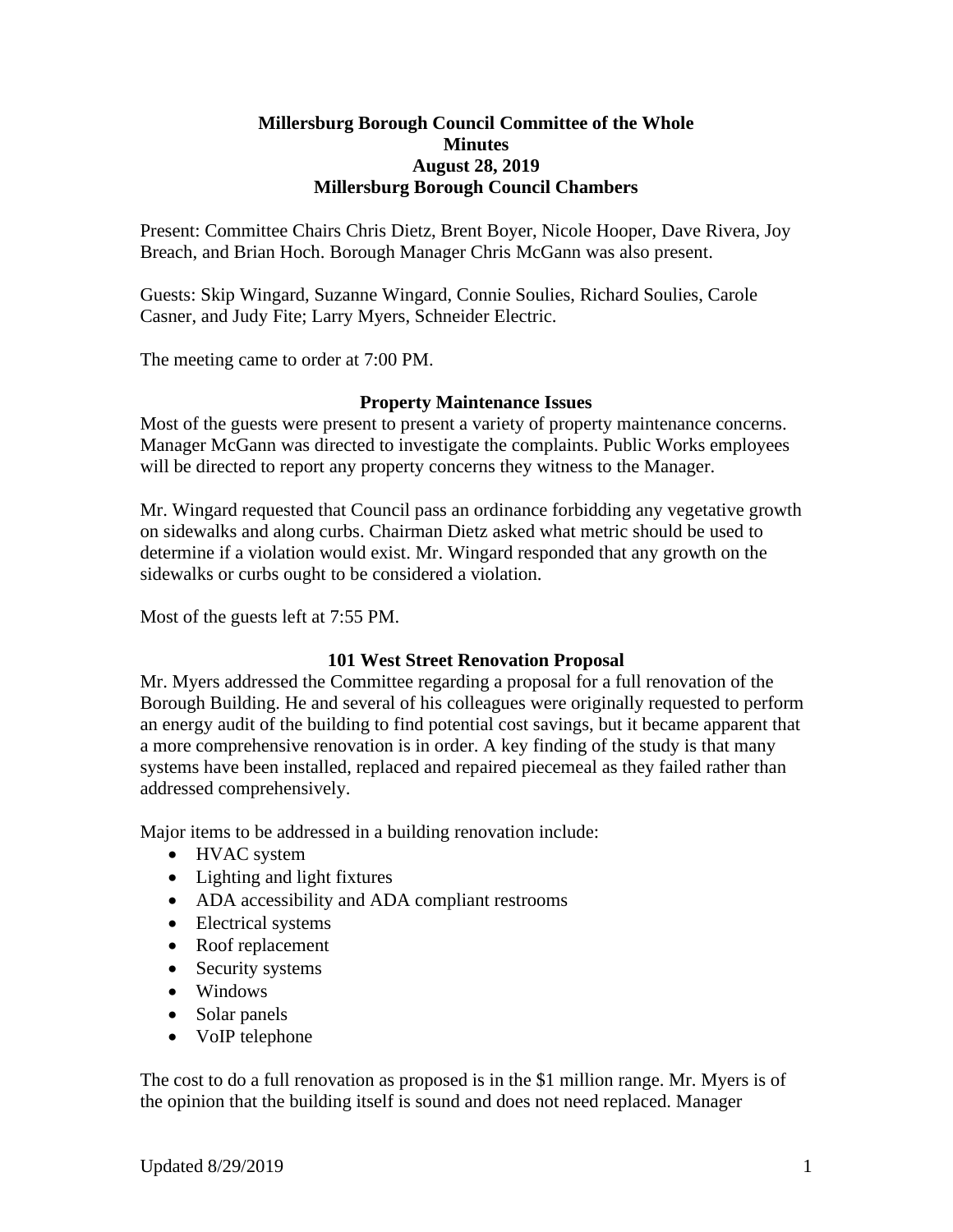McGann reported that the building is currently assessed at approximately \$2.1 million by the Borough's insurance carrier.

Mr. Myers then presented some options for paying for the proposed work through a combination of grants, low interest loans, energy cost savings, and incentive programs. Assuming that the grant financing piece is successful, the Borough would start to see the project costs being offset by the savings (energy savings, maintenance, phone costs) around year 17 after the project is complete. He also pointed out that such a project would keep the Borough Building compliant with modern building codes.

It was noted that the Borough has applied for a \$60,000 Gaming Grant in the current grant round to perform the basic ADA upgrades.

If Council would decide to move forward with a renovation project immediately, the first payments would start in 2021. The project could be formally bid or acquired on state contract. Mr. Myers asked Council to consider the proposal.

Manager McGann offered his opinion that the repairs and renovations that Mr. Myers proposes are items that have been discussed for some time now. However, the necessary repairs had not yet been documented in a comprehensive way.

Mr. Myers left at the conclusion of his presentation and subsequent discussion.

## **2020 Budget**

Manager McGann mentioned the 2020 budget. Budget worksheets were distributed to the respective Committee chairs and the Mayor. McGann invited them to discuss the particulars with him.

## **Cable Franchise Agreement**

The proposed 10-year cable franchise agreement with Comcast was distributed. This agreement retains the five percent franchise fee. Unlike the current agreement, this will not include complementary internet service (25 GB basic service) for the Borough Building. McGann explained that this is because the franchise fee only applies to cable television and not the internet and phone services offered by Comcast. Comcast has agreed, however, to extend the complementary internet service though the end of May, 2020. Committee members did review pricing for faster internet speeds and possible phone service and these costs will need to be accounted for in the 2020 budget. Consideration of the agreement will be an agenda item for the Business Meeting, pending review by the Borough Solicitor.

## **MYO Park Renovation Re-Bid**

Manager McGann reported that he will be seeking approval to rebid this project at or before the December Business Meeting. At the suggestion of YSM, the plan is to advertise for bids in January. Chairman Boyer directed McGann to find out if there will be additional fees from YSM for re-bidding the project.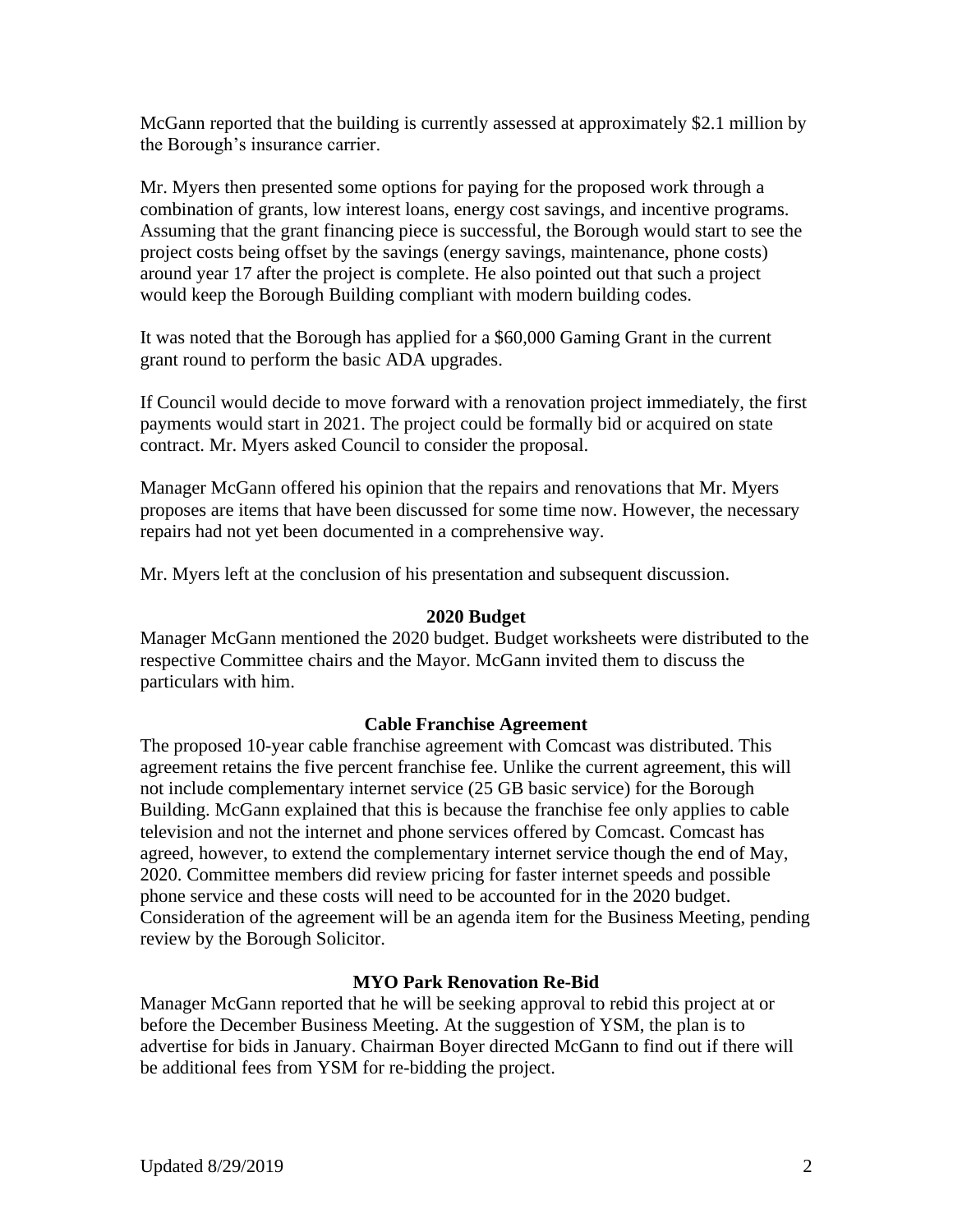## **MYO Park Access Road**

Manager McGann reported that he recently learned the Township will be moving ahead with repairs/upgrades to MYO Park Road. This road is the only vehicle access to MYO Park. Plans call for the road to be lowered in order to allow larger vehicles to navigate the underpass. Plans also call for a retaining wall to protect from flooding. While necessary, the project could create access issues for the construction project and for park users. Manager McGann was directed to draft a formal letter requesting a timeline of the project and that access to MYO Park be maintained as much as possible.

## **Fire Company Contract**

Chairman Hoch and Manager McGann discussed the recent meeting with Fire Company officials regarding the next contract. The Fire Company is requesting an increase in the fire protection tax from the current 0.8 mill to 1 mill. The Fire Company proposed that a minimum of 45 percent of all tax revenue would be deposited in the apparatus fund. Further discussions with the Township will be necessary on the millage. The Committee reviewed three proposed amendments to the current agreement. McGann reported that the Township Supervisors have received the same proposed language and will be passing it along to their Solicitor for review. McGann was directed to similarly submit the language to the Borough Solicitor for review.

### **Open Burning Ordinance**

The proposed Ordinance was previously circulated with some revisions since the last meeting. Committee members were asked to review the draft further. Consideration will be an agenda item for the Business Meeting.

## **Seal Street Sinkhole**

After considerable investigation, the source of the sinkhole was identified. A portion of the culvert is a concrete arch, which is connected to new piping that was installed in 2004. Several holes were discovered at the base of the arch, which allowed the street subbase material to enter the storm sewer system. This undermined the street. Manager McGann presented a proposal in the amount of \$6,800 from Mr. Rehab to patch the holes. McGann also showed two photos that appear to show the start of these holes in 2004. Consideration of the repair proposal will be an agenda item for the Business Meeting.

#### **Compact Car Parking Ordinance**

Committee members briefly discussed repeal of this Ordinance. Manager McGann recommended that additional crosswalk advisory signs be installed on Market Street at the intersections of Center and North Streets to calm traffic. An LTAP report suggested that speeding is causing the line of sight problems at those intersections and crosswalk signs tend to calm traffic. McGann will prepare the language to have the Ordinance repealed.

#### **Additional Items**

Additional information items were included in the Manager's report/agenda. Several of these items will be on the Business Meeting agenda.